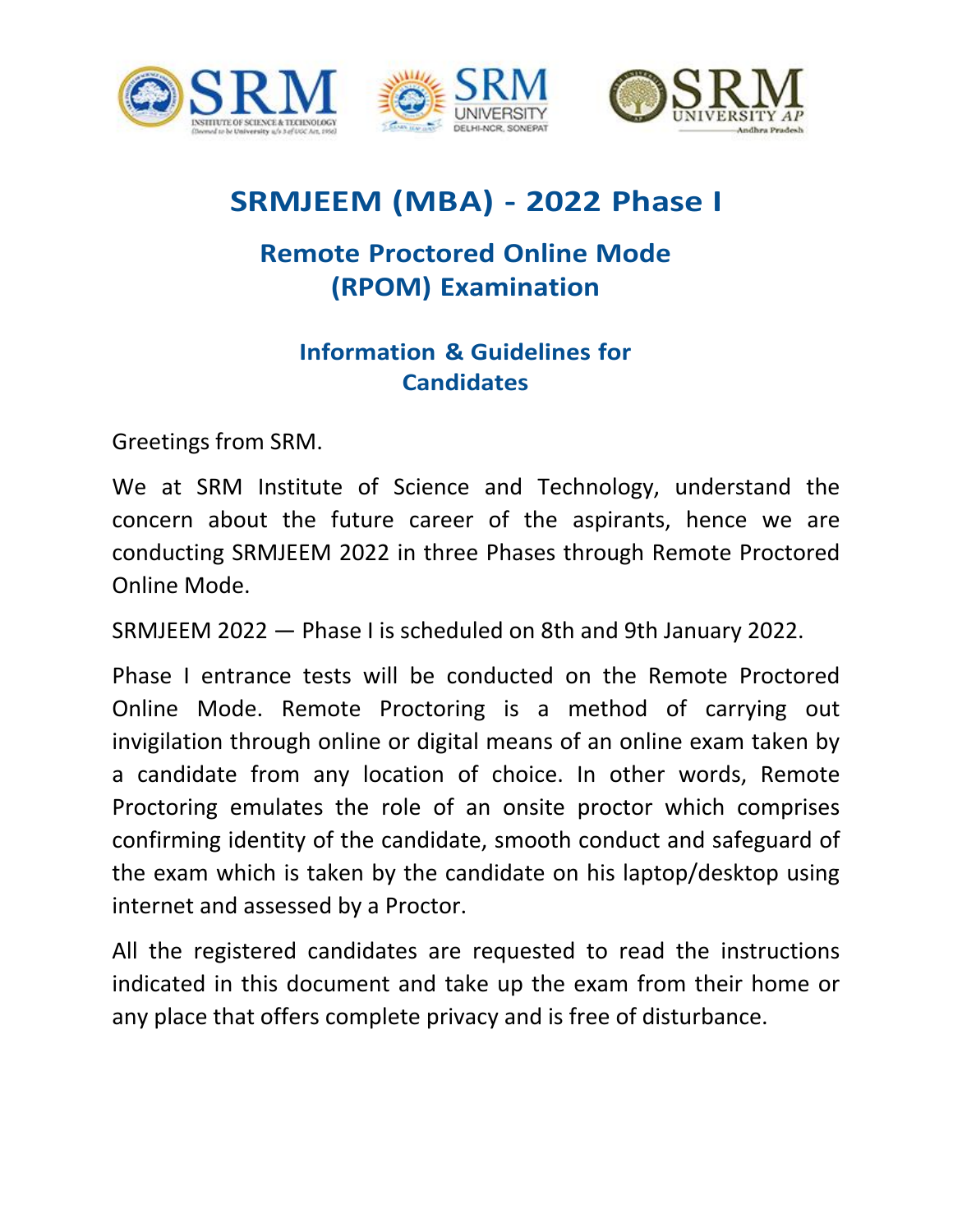### **Important Dates for SRMJEEM 2022 – Phase I**

**Slot Booking (Online):** 5.1.2022, 6.1.2022

**Mock Test (Online)**: 7.1.2022

### **SRMJEEM 2022 – Phase I (Main Test – Online):**

8.1.2022 (1.00 pm to 3.30 pm)

9.1.2022 (1.00 pm to 3.30 pm)

#### **Requirements for Remote Proctoring test**

Candidates who have registered and are ready to take the test remotely from the convenience of their location must ensure that the system in which they take the test must have the following configuration and set-up. Please follow the Instructions mentioned herewith.

Candidates are expected to maintain high level of discipline, ethics and integrity in appearing for the examination

**Configuration of computer/ laptop**

Ensure that you have a good working system as below:

Computer - Pentium IV/Dual Core, 1GB RAM or higher, 80 GB HDD or higher, 15" colour Monitor, Keyboard, Mouse, Microsoft Windows 10 and above Antivirus Webcam and microphone

If you do not have one, you may hire/arrange one.

The candidate can also use the mobile phone for taking the exam.

**Internet connection**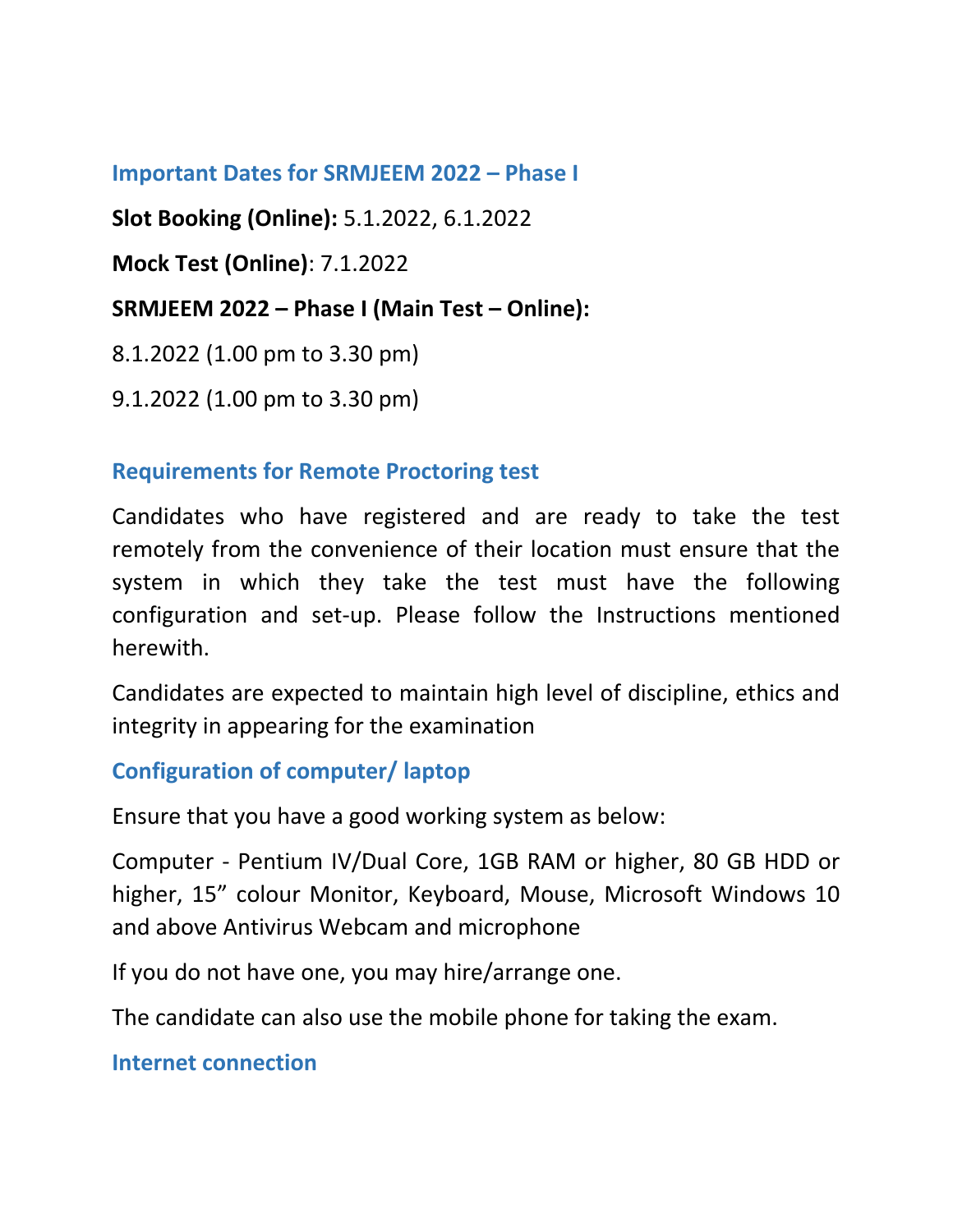A stable internet connection of at least 512 KBPS (1MBPS is preferred) shall be available throughout the test.

If mobile Hotspot is used for Internet connection, the candidates shall ensure that they have sufficient data balance before commencing the test.

Once the test begins, no retest will be given if the test is interrupted citing bad/no internet.

## **Room and Environment**

This is a high stakes entrance examination of great importance and the candidate shall sit in room without any noise and disturbances

Place the computer so that your back is facing the wall and there are no devices placed in the background.

Keep the desk clear of objects, papers, books and any other electronic material like Mobile phones, tablets, laptops, etc. Ensure proper lighting (no back light) so that your face is clearly visible on the camera.

No other person shall enter the room while the candidate is taking the test. If the proctor or the Artificial Intelligence system observes any additional person in the webcam view or any voices are heard, the examination may be stopped by the remote proctor.

### **Ensure that you are dressed formally.**

Please see to that you are keeping your mobile which has the number registered during the registration. Keep this handy, as your assigned proctor may give a call to you if needed. You may also contact your assigned proctor, if you are facing any problem during the course of the examination.

# **The candidates MUST avoid the following:\***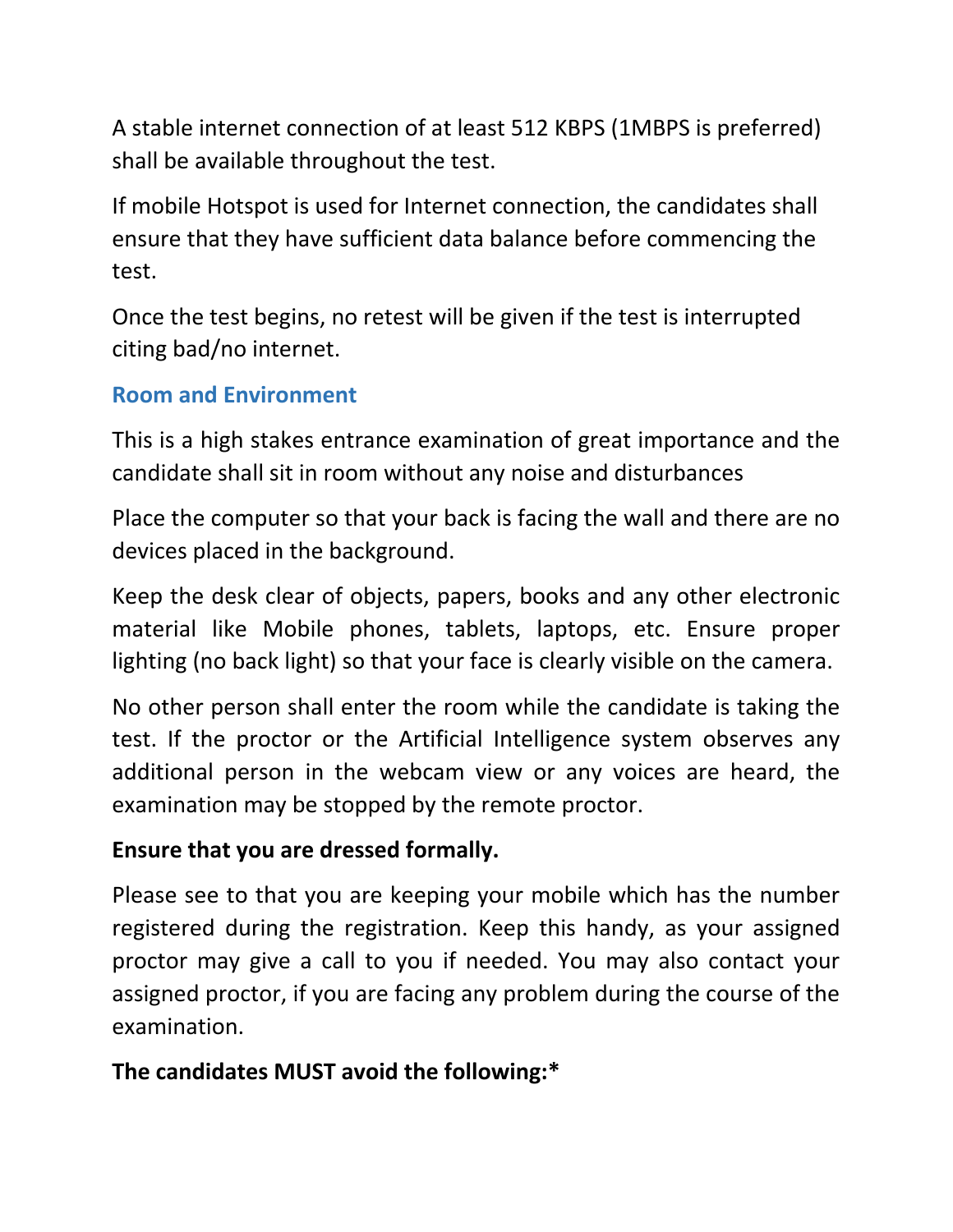- $\triangleright$  Do not take help from others
- $\triangleright$  Do not wear any blue tooth devices
- $\triangleright$  Do not read out anything loudly
- $\triangleright$  Do not leave the work station while taking the test
- Do not play radio/TV/ Music in the background
- $\triangleright$  Do not let anyone enter the room
- $\triangleright$  Do not use your phone for any purposes other than to interact with the Proctor

**The steps involved for writing SRMJEEM are given below:**



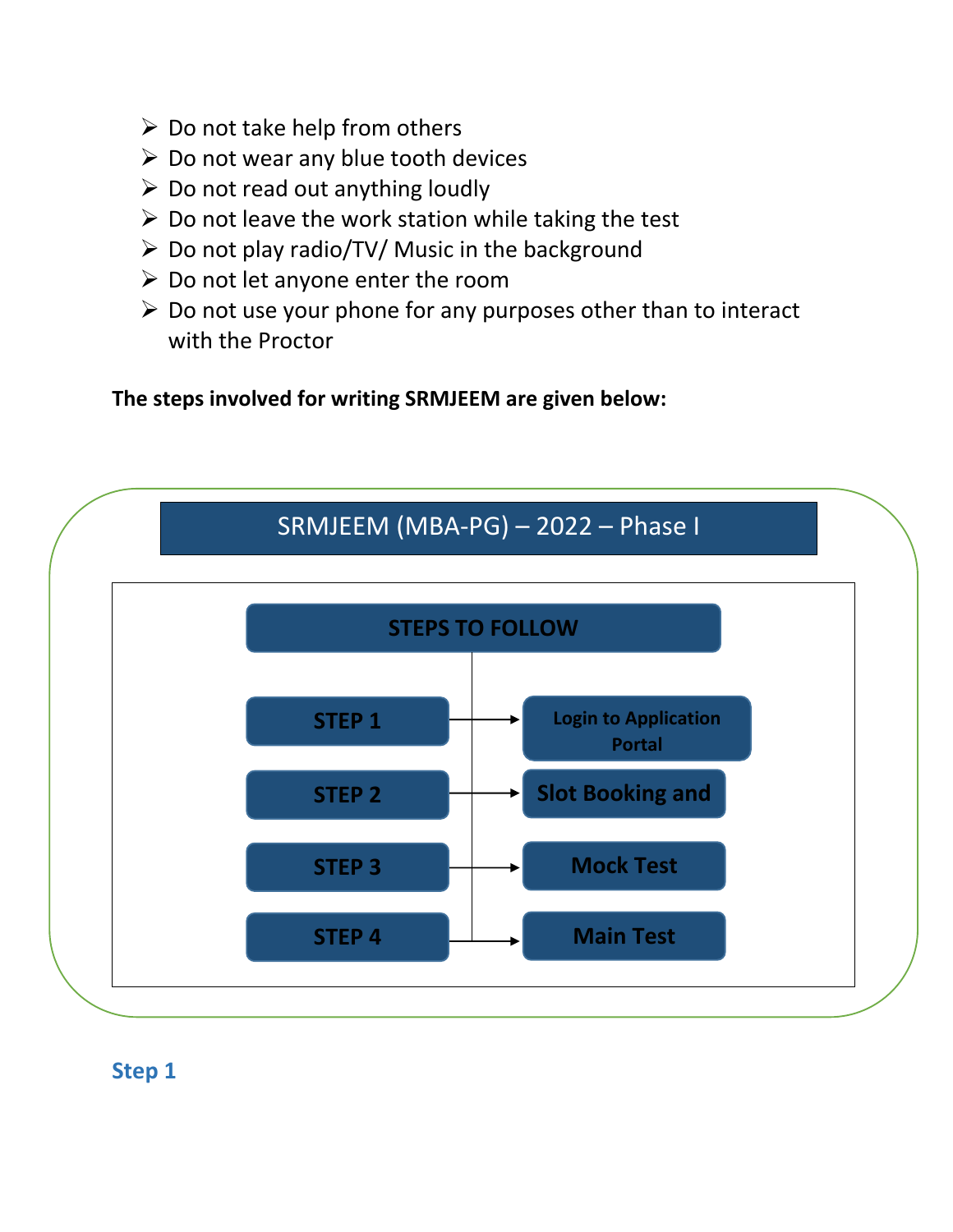Login to Application Portal

The candidate has to login to the application portal through the link https://applications.srmist.edu.in/mba

# **APPLICANT NEEDS TO KEY IN HIS LOGIN CREDENTIALS (USER NAME AND PASSWORD) TO LOGIN TO HIS**

#### **DASHBOARD**



# **APPLICANT WOULD BE ABLE TO SEE "ADMISSION PORTAL" BUTTON AGAINST THEIR MBA APPLICATION FORM**

**HE OR SHE CAN PRESS THE BUTTON TO ACCESS HIS ADMISSION PORTAL TO BOOK SLOT / TAKE EXAM / SEE RESULT ETC.**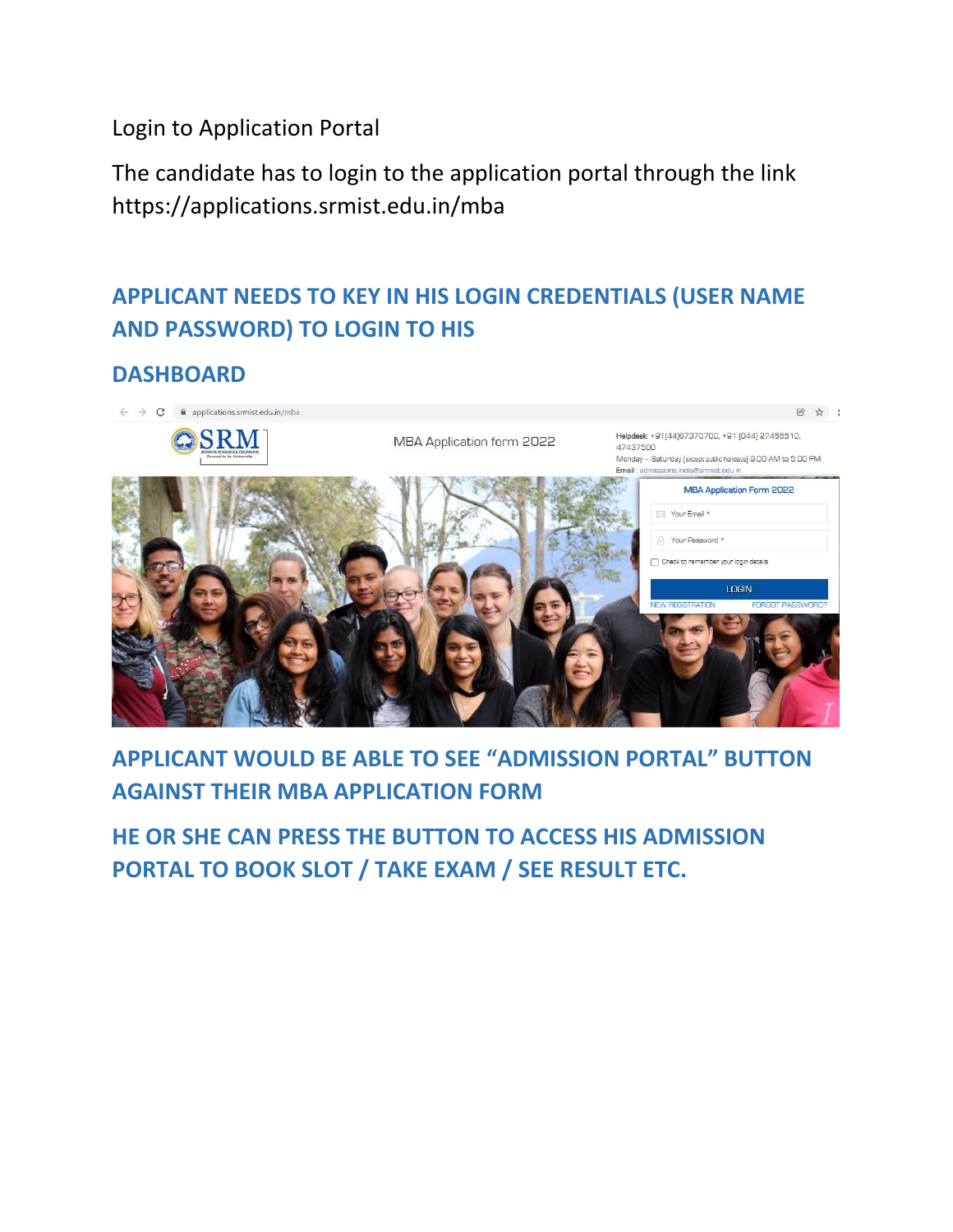| ${\bf SRM}$                      |                               |                        |                                 |                                                                            | Welcome                                 |                 |
|----------------------------------|-------------------------------|------------------------|---------------------------------|----------------------------------------------------------------------------|-----------------------------------------|-----------------|
|                                  |                               |                        |                                 | <b>Application Fees</b>                                                    |                                         |                 |
| <b>III</b> Dashboard             | All Application Form(s)       |                        |                                 | SRMJEEM (PG) PHASE 1 - 1200<br>SRMJEEM (PG) PHASE 2 - 1200                 |                                         | <b>MIST-KTR</b> |
| <b>B</b> All Application Form(s) |                               |                        |                                 | SRMJEEM (PG) PHASE 3 - 1200<br>SRMJEEM (PG) PHASE 1 + SRMJEEM (PG)         |                                         |                 |
| <b>Admission Session 2022</b>    | <b>Application Form</b>       | <b>Application No.</b> | <b>Application Submitted On</b> | PHASE 2 - 1800<br>SRMJEEM (PG) PHASE 1 + SRMJEEM (PG)<br>PHASE 3 - 1800    |                                         |                 |
| <b>Admission Session 2021</b>    | <b>Admission Session 2022</b> |                        |                                 | SRMJEEM (PG) PHASE 2 + SRMJEEM (PG)<br>PHASE 3 - 1800                      |                                         |                 |
| A My Profile                     |                               |                        |                                 | SRMJEEM (PG) PHASE 1 + SRMJEEM (PG)<br>PHASE 2 + SRMJEEM (PG) PHASE 3-2400 |                                         |                 |
| <b>Q</b> My Queries              |                               |                        |                                 | Application Fees <sup>O</sup>                                              | Continue<br>Application is 44% Complete |                 |
| <sup>⊠</sup> My Communication    |                               |                        |                                 |                                                                            |                                         |                 |
| My Payments                      |                               |                        |                                 |                                                                            |                                         |                 |
| <b>O</b> FAQs                    |                               |                        |                                 |                                                                            |                                         |                 |
| <b><i>O</i></b> Logout           |                               |                        |                                 |                                                                            |                                         |                 |

# **Step 2**

### **Slot Booking**

Once the candidate clicks the button for Admission Portal, they can click the slot booking button and proceed with the booking of slots on 5.1.22 and 6.1.22

| OSRM                                                                                                              | $\equiv$ |                                                                                                                                                                                                                                                          |                                         | M                                                   |
|-------------------------------------------------------------------------------------------------------------------|----------|----------------------------------------------------------------------------------------------------------------------------------------------------------------------------------------------------------------------------------------------------------|-----------------------------------------|-----------------------------------------------------|
| <b>MENUS</b><br>Dashboard<br>æ.<br><b>Educational Details</b><br>Documents Upload<br>a<br>Program Selection<br>×. | ×.       | Applicant Form<br>Applicant Name<br>Academic Year<br>Application Number                                                                                                                                                                                  | Direct<br>ARUN<br>2022-2023<br>V25DQ9AW | Applicant Photo                                     |
| Change Password<br>s<br>Logout<br><b>Edi-</b>                                                                     |          | Date of Birth<br>Mobile No.                                                                                                                                                                                                                              | 01-06-2002<br>9486584451                | <b>Entrance Slot Details</b>                        |
|                                                                                                                   |          | Email ID                                                                                                                                                                                                                                                 | sivafipl@gmail.com                      | Click here for Slot Booking<br>٠<br>SRMJEEM Phase I |
| V25DQ9AW                                                                                                          | $\sim$   | <b>Important Links</b><br>The property of the state of the property of the state of the contract of the state of the state of the state of the state of the state of the state of the state of the state of the state of the state of the state of the s |                                         |                                                     |

After booking of slots, the candidate can download the Hall Ticket as given below: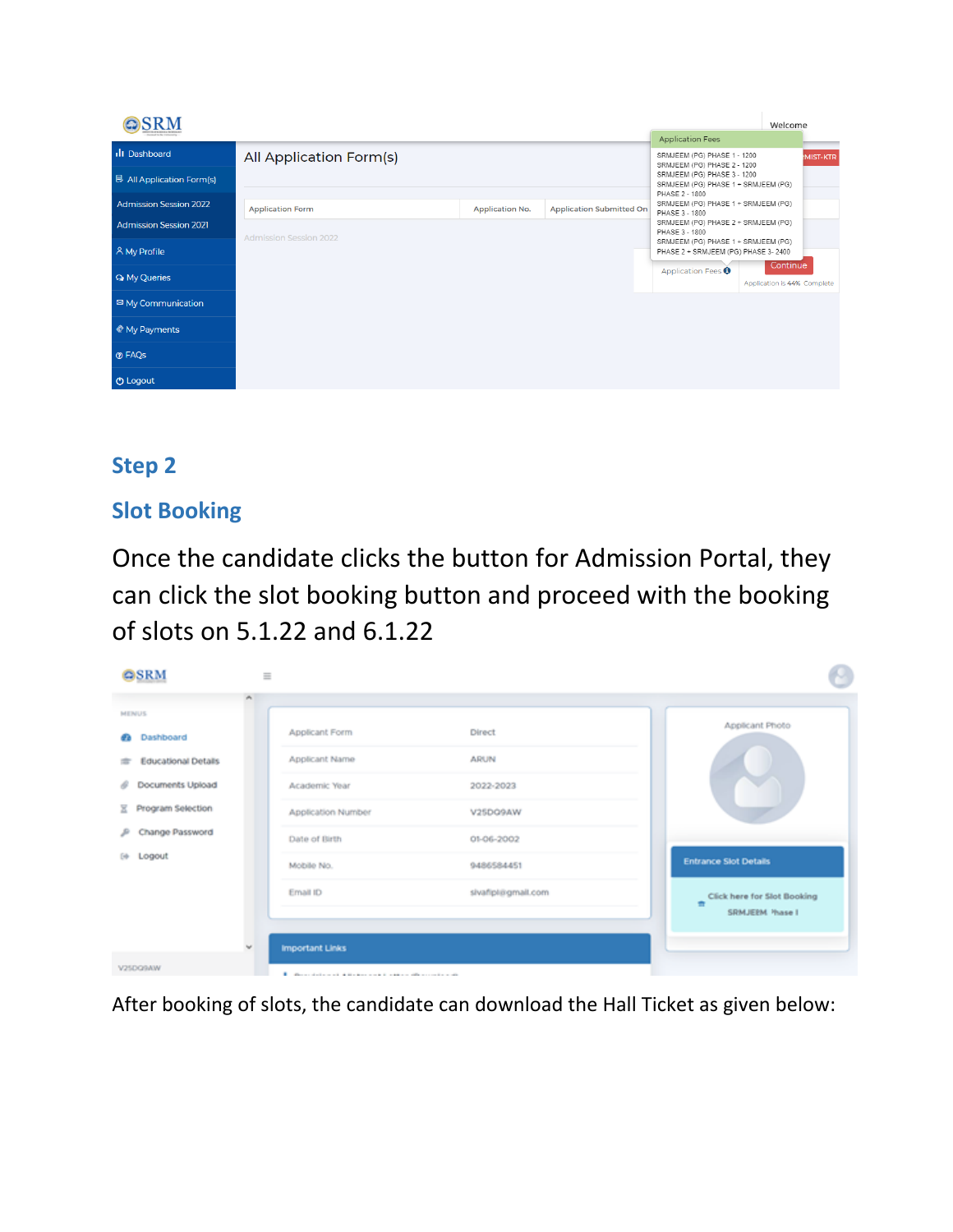| OSRM                                                                                                                          | $\equiv$                                                                                                                                                                                           |                                                                               |
|-------------------------------------------------------------------------------------------------------------------------------|----------------------------------------------------------------------------------------------------------------------------------------------------------------------------------------------------|-------------------------------------------------------------------------------|
| <b>MENUS</b><br>Dashboard<br>Œ.<br><b>Educational Details</b><br>Documents Upload<br>O<br>Change Password<br>D<br>Logout<br>砂 | $\hat{\phantom{a}}$<br>Applicant Form<br>Direct<br>Applicant Name<br>ARUN<br>Academic Year<br>2022-2023<br>Application Number<br>V25DQ9AW<br>Date of Birth<br>01-06-2002<br>Mobile No.<br>Email ID | Applicant Photo<br><b>Entrance Slot Details</b><br>Click here for Hall Ticket |
|                                                                                                                               | <b>Important Links</b><br>$\checkmark$                                                                                                                                                             |                                                                               |

### **Step 3**

Mock Test

To ensure that the candidates get familiar with the set up infrastructure for taking online exam at home and to get comfortable with the exam interface, a mock test is facilitated on 7.1.22. All the candidates are requested to take the mock tests available to them.

To avoid last minute disturbances/ clarifications, it is suggested to the candidates to take the Mock test as scheduled and be prepared for the final test.

The Instructions for the mock test will be available in the link

<https://srmjee2022.srmist.edu.in/Instructions/PG.aspx>

### **Step 4**

Main Test

The Main Test will be conducted on 8.1.22 and 9.1.22 from 1.00 to 3.30 pm.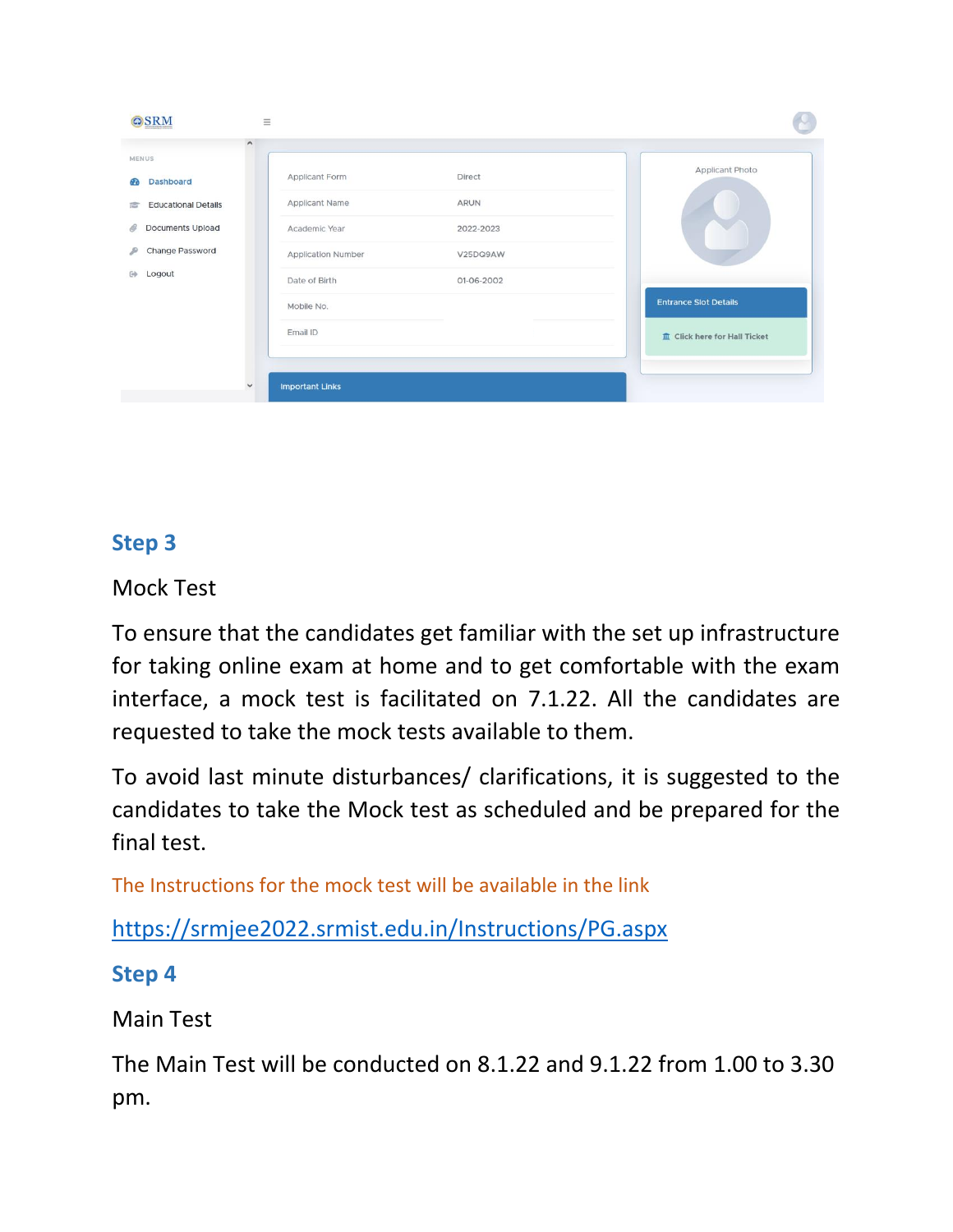The Instructions for the mock test will be available in the link

<https://srmjee2022.srmist.edu.in/Instructions/PG.aspx>

### **Candidates will be watched remotely**

Before the start of the test, the web cam will be activated automatically. If your camera is not working, you will not be able to start the examination.

The candidate will be asked to take a photo as appearing on the screen and also asked to take a photo of any clear photo ID card.

Though the exam is online and the candidate is taking the exam from their home, there will be an invigilator monitoring every action remotely along with the help of AI engine.

The candidates will be invigilated / proctored by a remote proctor who will be watching all through the examination.

During the course of exam, in case of any suspicion of malpractice by the candidate, the remote proctor has the facility to send message/s to warn the candidate/s. In extreme cases of repeated offences being committed by the candidate, the proctor has the right to pause/terminate the test with further investigations.

### **Guidelines for Main Test**

- $\triangleright$  Candidates who have taken the remote mock test using SEB will only be scheduled for main exam.
- $\triangleright$  While taking mock test, their login details can be captured which can be used for the main test.
- $\triangleright$  Candidate have to login to the test using details in the admit card (password)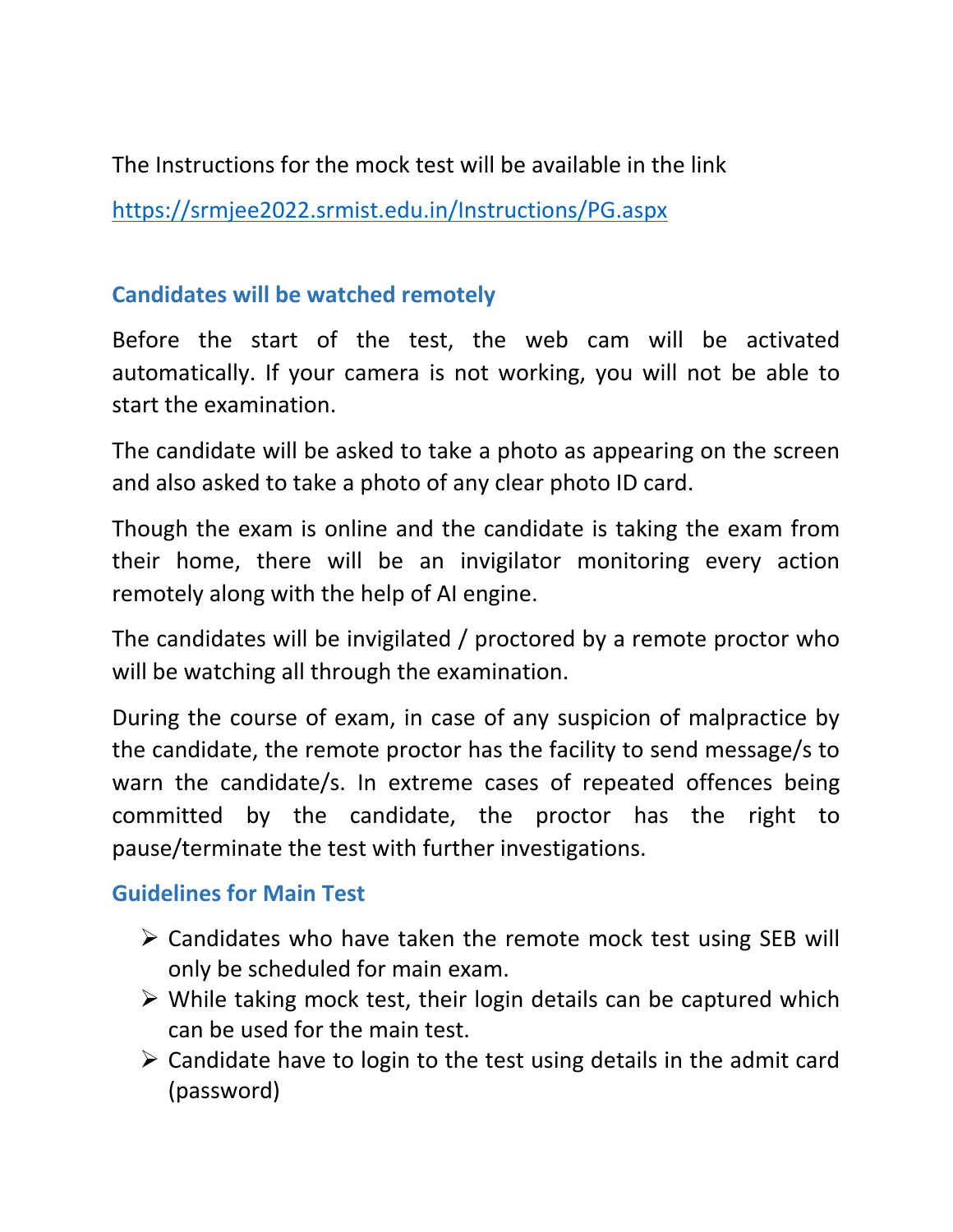- $\triangleright$  Main examination will be of 150 minutes. The candidates are expected to login atleast 60 minutes before the test to take photograph of self and ID proof and to read instructions
- $\triangleright$  Candidates will not be allowed to end the test whether the candidate completes the test or quits the test for the first 120 minutes from the scheduled start of the test.
- $\triangleright$  Only one question appears on the screen and either the candidate answers the question or skips the same if he/she does not know the answer or does not want to answer. Once moved to the next question, the candidate cannot comeback to the answered/skipped questions.
- $\triangleright$  On completion of exam, candidates are required to follow the instructions provided to close the exam.
- $\triangleright$  'I want to submit the test' button appears only after 120 minutes is elapsed.
- $\triangleright$  The quit password needs to be entered to EXIT THE TEST (WHICH IS MANDATORY), which will be available in the Instruction Manual for taking the test.
- $\triangleright$  Test also closes automatically once the scheduled exam time of 150 minutes elapses.

### **Note:**

SRMIST doesn't stand responsible for the issues relating and not limited to poor internet connectivity, power cut, faulty personal computer of the students. Please be informed that no retest will be conducted in such scenarios and students shall take subsequent phases of examinations available to them.

The students are requested to use Desktop/ Laptop for optimum testing experience of SRMJEEM.